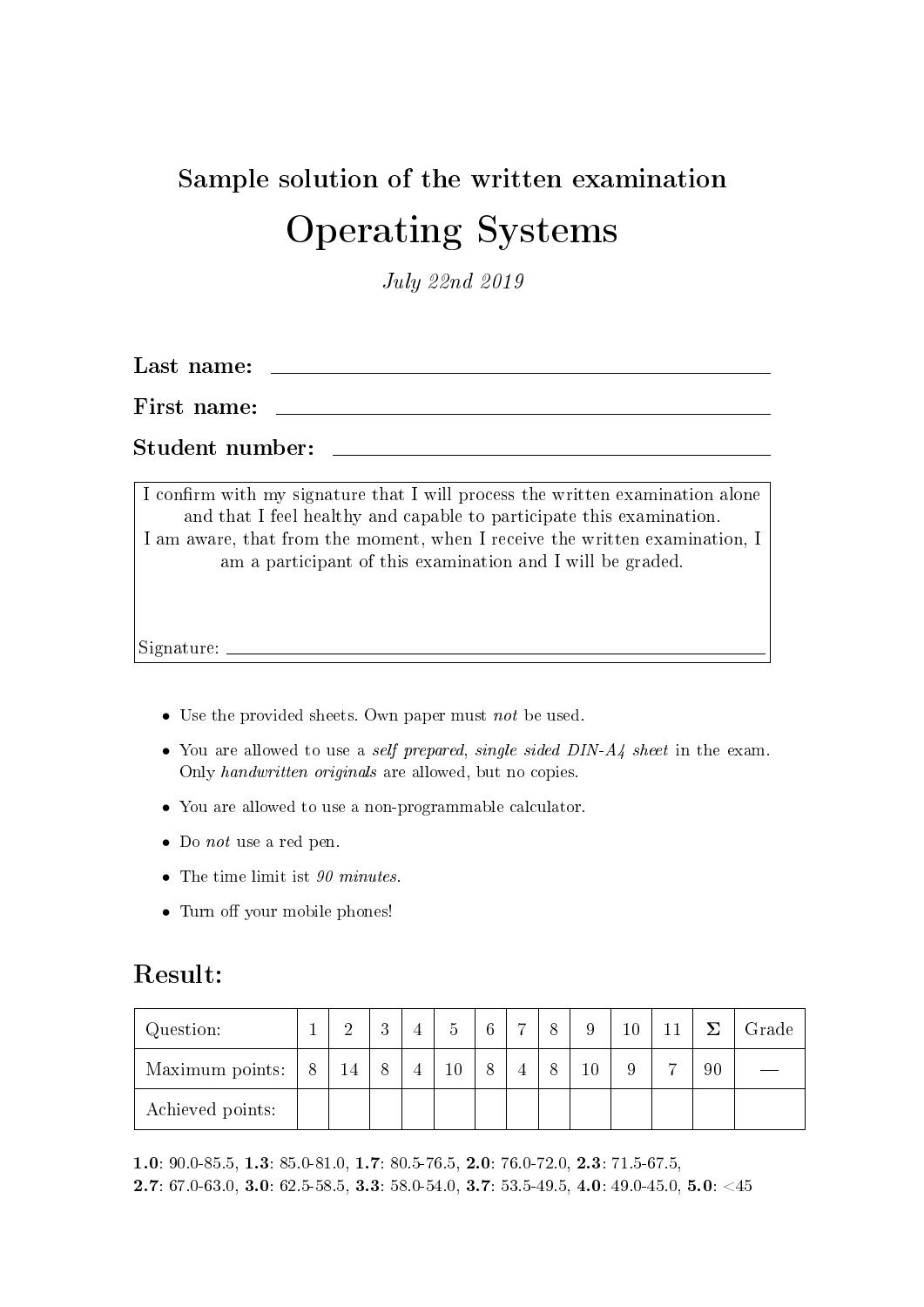# **Question 1)** Points: . . . . . . . . . . . . . . . . . . . . . .

Maximum points:  $1+1+2+2+2=8$ 

a) At any given moment, only a single program can be executed. What is the technical term for this operation mode?

Singletasking.

- b) What is the name of the quasi-parallel program or process execution? Multitasking.
- c) Describe the structure of a monolithic kernel.

Monolithic kernels contain functions for. . .

- memory management
- process management
- interprocess communication
- hardware management (drivers)
- file systems

Outside the kernel are the user processes.

d) Describe the structure of a microkernel.

The kernel contains only...

- essential functions for memory management and process management
- functions for process synchronization and interprocess communication
- essential drivers (e.g. for system start)

Device drivers, file systems, and services (servers) are located outside the kernel and run equal to the user applications in user mode.

e) Describe the structure of a hybrid kernel.

Hybrid kernels are a tradeoff between monolithic kernels and microkernels. They contain for performance reasons some components, which are never located inside microkernels. It is not specified which additional components are located inside hybrid kernels.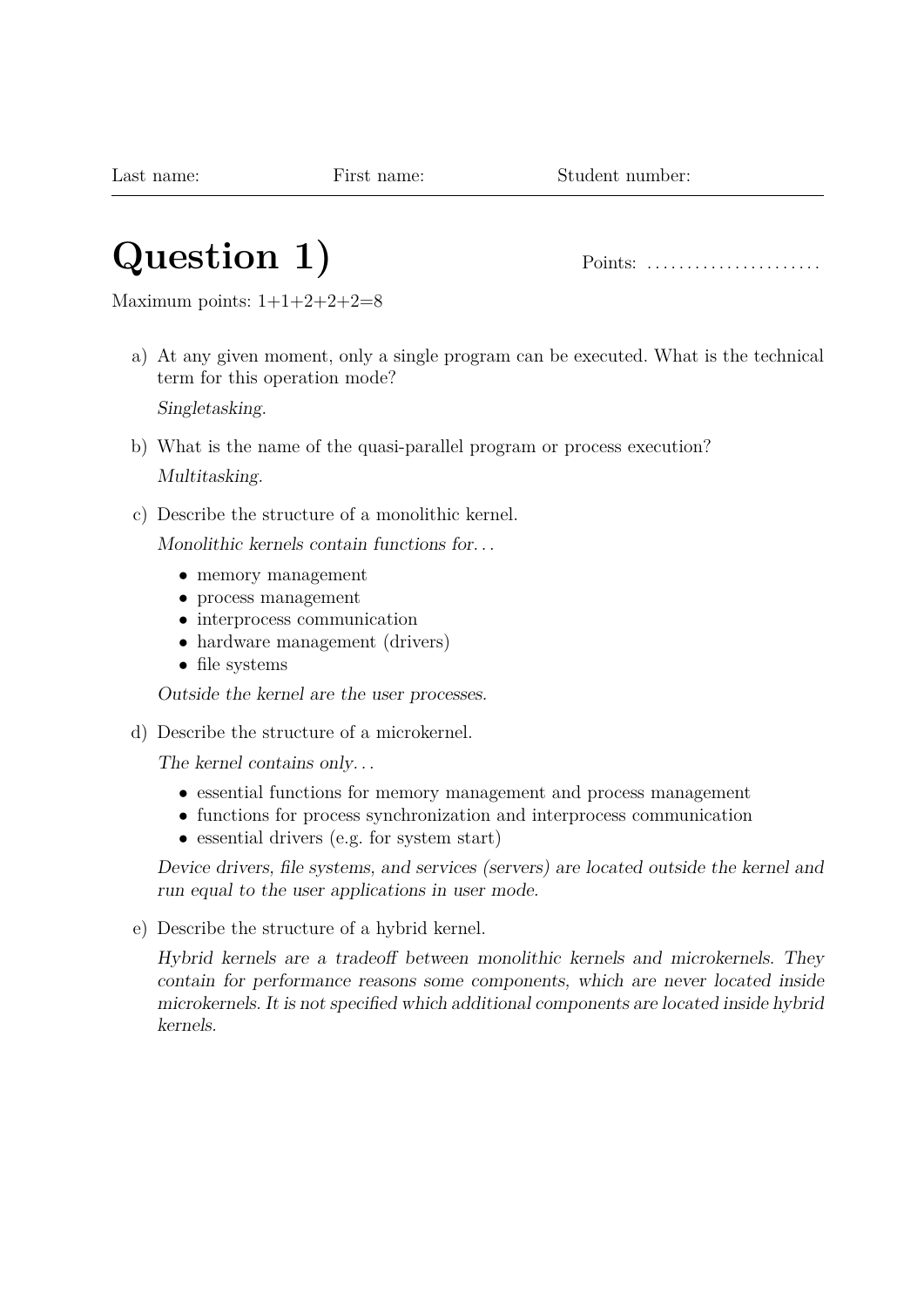# **Question 2)** Points: . . . . . . . . . . . . . . . . . . . . . .

Maximum points:  $1+2+2+3+6=14$ 

a) Name the two groups of Input/Output devices for computer systems that are distinguished according to their minimum transfer unit.

Character devices and block devices.

b) Describe the different operating principles of the groups of subtask a).

Character devices: On arrival/request of each single character, communication with the CPU always takes place.

Block devices: Data transfer takes place only when an entire block (z.B. 1-4 kB) exists.

c) Name two examples for each group from subtask a).

Character devices: Mouse, keyboard, printer, terminal, magnetic tape. . .

Block devices: HDD, SSD, CD/DVD drive, floppy drive...

- d) Name three possible ways for processes to read data from Input/Output devices.
	- Busy waiting
	- Interrupt-driven
	- Direct Memory Access (DMA)
- e) Name a benefit and a drawback for each possible way from subtask d).
	- Busy waiting
		- **–** Benefits: No additional hardware required
		- **–** Drawbacks: Causes CPU workload, slows down simultaneous processing of multiple processes
	- Interrupt-driven
		- **–** Benefits: The CPU is not blocked, allows the simultaneous execution of multiple processes
		- **–** Drawbacks: Additional hardware (interrupt controller) is required
	- Direct Memory Access (DMA)
		- **–** Benefits: Reading data causes no CPU workload, simultaneous execution of multiple processes is not slowed down
		- **–** Drawbacks: Additional hardware (DMA controller) is required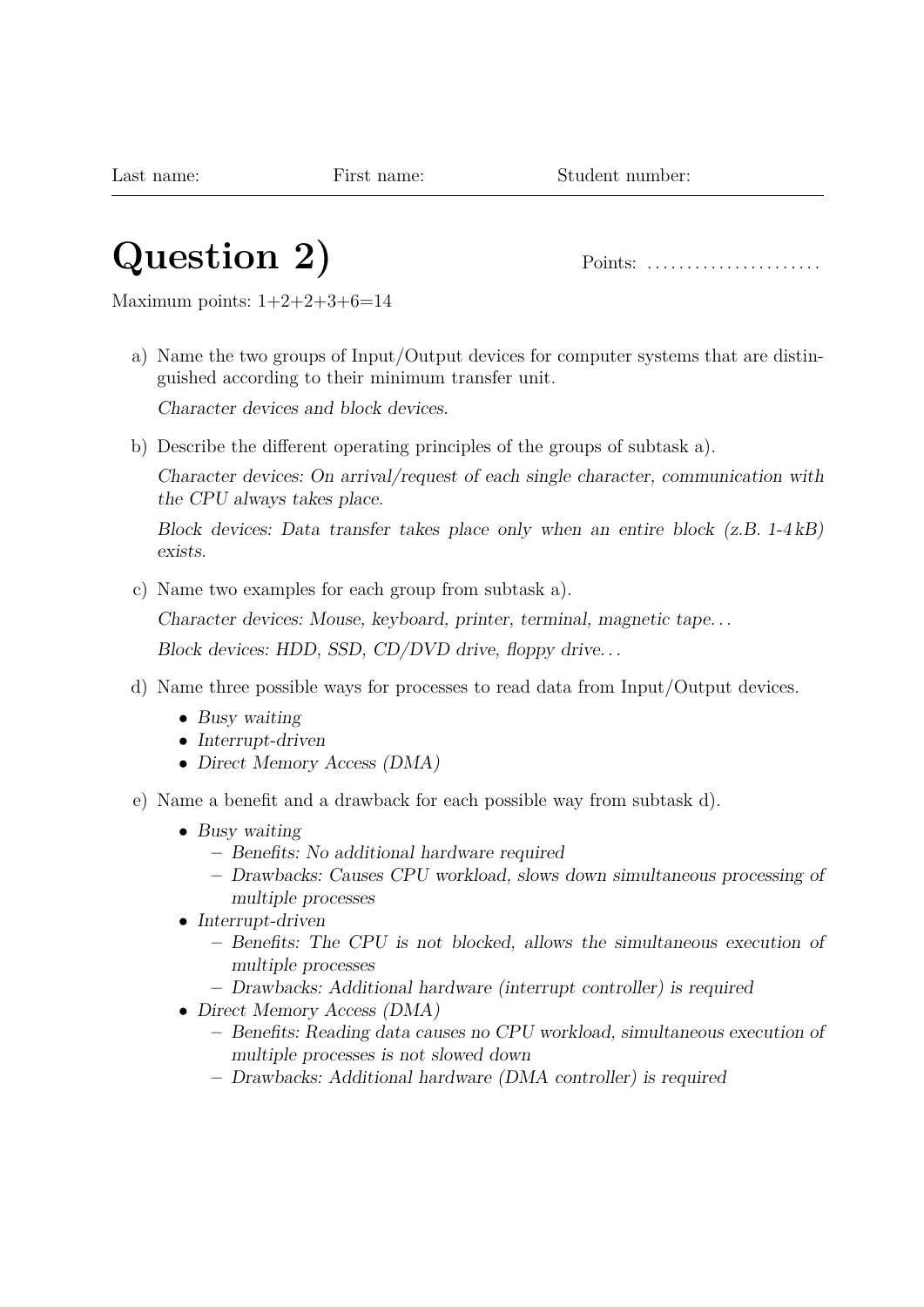#### **Question 3)** Points: . . . . . . . . . . . . . . . . . . . . . .

Maximum points:  $2+2+2+2=8$ 

A hard disk drive provides these information:

| IBM Travelstar          | MODEL: DBCA-204860 E182115 T    |
|-------------------------|---------------------------------|
| RATED: 5V 500mA         | MADE IN THATLAND BY TBM STORAGE |
| P/N: 21L9510 - 4090 MB  | 16NOV99                         |
| FRU: 22L0018 MLC:F41941 | (7944 CYL. 16 HEADS. 63 SEC/T)  |

a) Calculate the capacity of one side of one disk of the hard disk drive. (Provide the calculation steps!)

Note: The number of cylinders (CYL) is equal to the number of tracks per disc. The size of the sectors (SEC) is  $512$  Byte.

Solution: The capacity of one side of a disk = number of cylinders  $\ast$  Number of sectors per track  $(SEC/T) * bytes per sector (block).$ 

7*,* 944 ∗ 63 ∗ 512 = 256*,* 241*,* 664 Byte

b) Calculate the capacity of one track of the hard disk drive. (Provide the calculation steps!)

solution: Size of a track = number of sectors per track ( $SEC/T$ )  $*$  bytes per sector (block).

63 ∗ 512 = 32*,* 256 Byte

c) Calculate the total capacity of the hard disk drive. (Provide the calculation steps!)

Solution: Total capacity = capacity of one disk  $*$  number of heads (HEADS). 256*,* 241*,* 664 ∗ 16 = 4*,* 099*,* 866*,* 624 Byte

d) How many disks does the hard disk drive have? Note: Each disk has two sides. (Explain your answer!)

If the logical geometry matches the physical geometry, then the hard disk has 16 surfaces because of the 16 heads and thus 8 disks.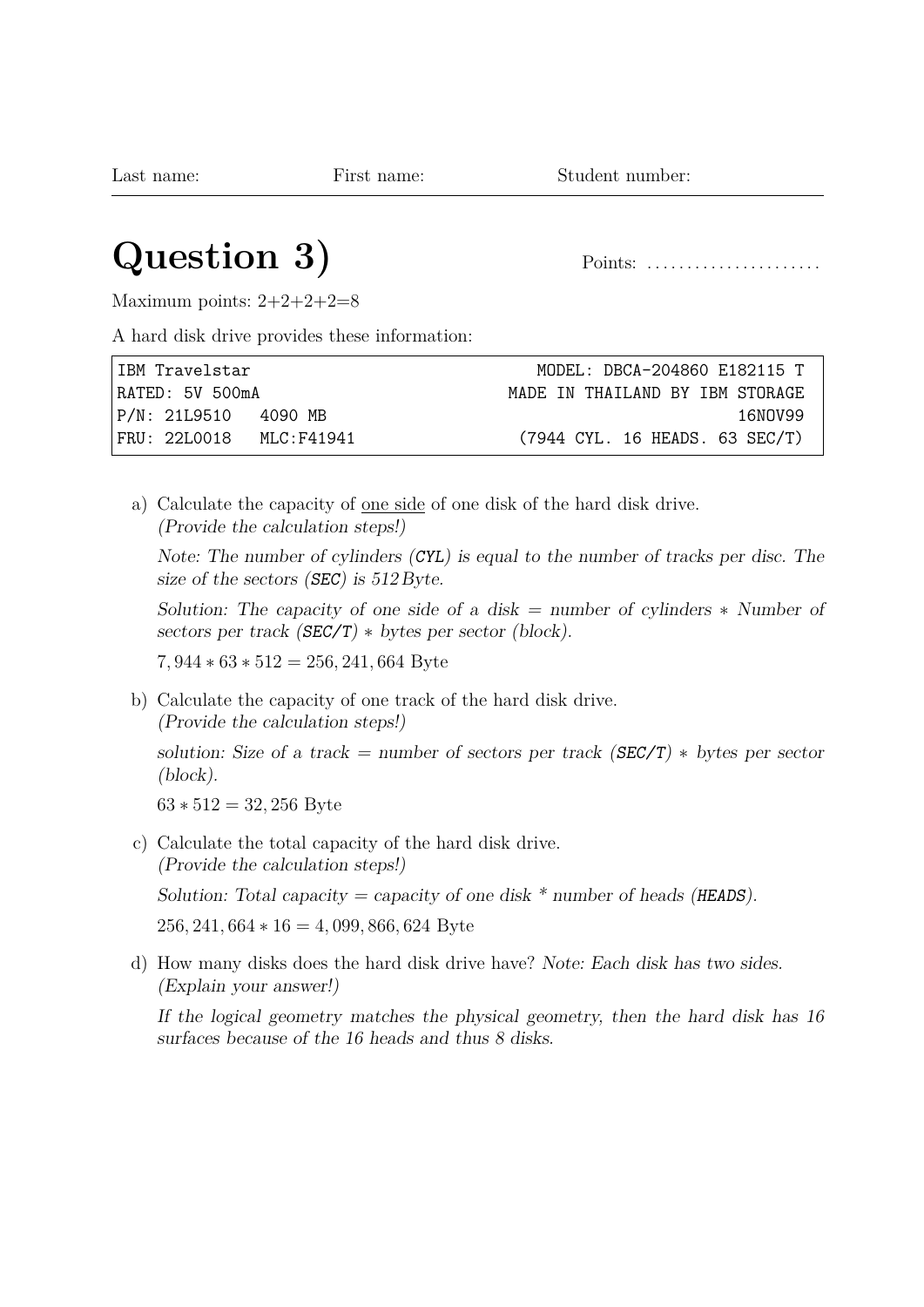# **Question 4)** Points: . . . . . . . . . . . . . . . . . . . . . .

Maximum points: 4

Please mark for each one of the following statements, whether the statement is true or false.

a) Real mode is suited for multitasking systems.

 $\Box$  True  $\boxtimes$  False

b) In protected mode, each process is executed in its own copy of the physical address space, which is protected from other processes.

 $\boxtimes$  True  $\Box$  False

- c) When static partitioning is used, internal fragmentation occurs.
	- $\boxtimes$  True  $\Box$  False
- d) When dynamic partitioning is used, external fragmentation cannot occur.

 $\Box$  True  $\boxtimes$  False

e) With paging, all pages have the same length.

f) One advantage of long pages is little internal fragmentation.

 $\Box$  True  $\boxtimes$  False

g) A drawback of short page page table can become huge.

 $\boxtimes$  True  $\Box$  False

h) When paging is used, the MMU translates the logical memory addresses into physical memory addresses.

 $\times$  True  $\Box$  False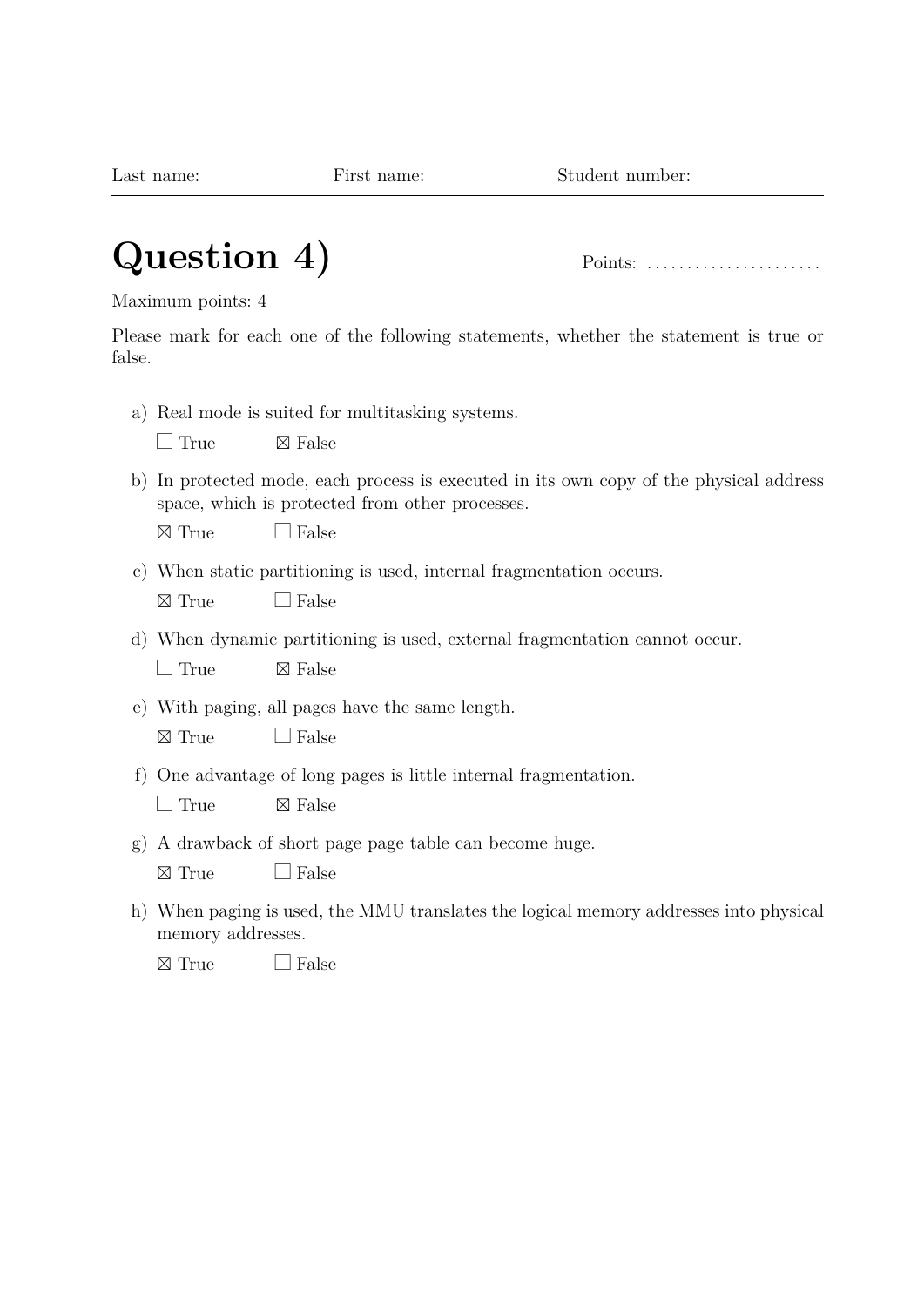# **Question 5)** Points: . . . . . . . . . . . . . . . . . . . . . .

Maximum points: 10

- a) Describe which information inodes store. An inode stores a file's metadata, except the file name.
- b) Name three examples of metadata in the file system. Metadata are among others the size, UID/GID, permissions and date.
- c) Describe what a cluster in the file system is. File systems address clusters and not blocks of the storage device. Each file occupies an integer number of clusters.
- d) Describe how a UNIX file system (e.g. ext2/3), which does not implement extents, can address more than 12 clusters.

If a file requires more than 12 clusters, these clusters are indirectly addressed via clusters that contain only cluster numbers.

- e) Describe how directories in the Linux file systems are technically implemented. Directories are just text files, which contain the names and paths of files.
- f) Most operating systems operate according to the principle. . .  $\boxtimes$  write-back  $\Box$  write-through
- g) /home/<username>/Mail/inbox/ is  $an/a$ ...  $\boxtimes$  absolute path name  $\Box$  relative path name
- h) Describe what information the boot sector of a file system stores.

The boot sector contains executable machine code  $($ "boot loader" $)$ , which starts the operating system, and information about the file system.

i) Describe what information the super block of a file system stores.

It contains information about the file system, e.g. number of inodes and clusters.

j) Explain why some file systems (e.g.  $ext{2/3}$ ) do combine the clusters of the file system to block groups.

Inodes (metadata) are physically located close to the clusters, they address.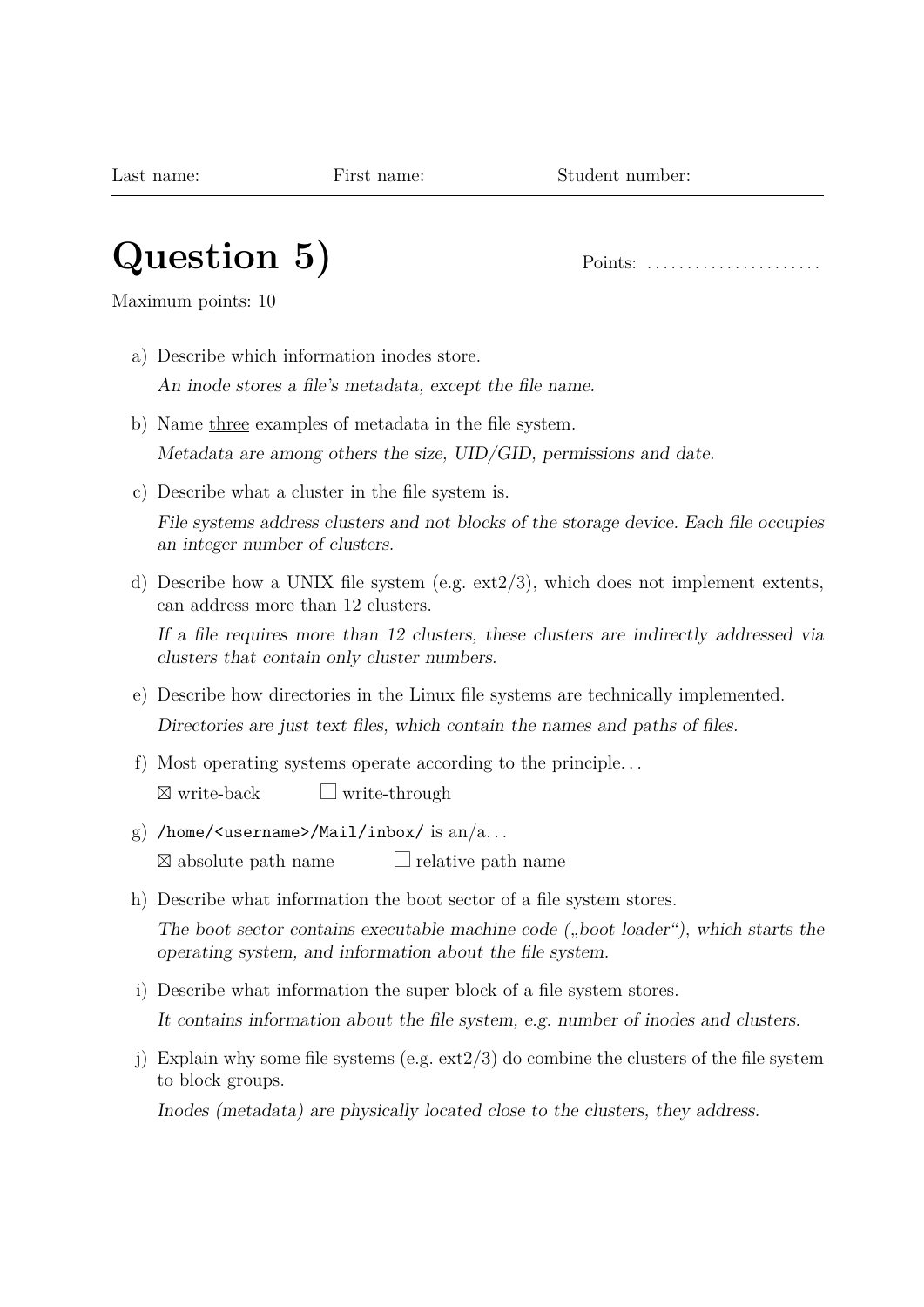# **Question 6)** Points: . . . . . . . . . . . . . . . . . . . . . .

Maximum points:  $2+1+1+3+1=8$ 

a) Describe what the File Allocation Table (FAT) is and describe the information it stores.

The FAT (File Allocation Table) is a table of fixed size. For each cluster in the file system, an entry exists in the FAT with the following information about the cluster:

- Cluster is free or the storage medium is damaged at this point.
- Cluster is occupied by a file and stores the address of the next cluster, which belongs to the file or it is the last cluster of the file.
- b) Describe the objective of the journal in a journaling file system.

In the journal, write operations are collected before being committed to the file system.

c) Describe a benefit of using a journaling file system compared with using a file system without a journal.

After a crash, only the files (clusters) and metadata must be checked, for which a record exists in the journal.

- d) Name the three values that are required to store an extent. Start (cluster number) of the area (extent) in the file. Size of the area in the file (in clusters). Number of the first cluster on the storage device.
- e) Describe the benefit of using extents compared with direct addressing of the clusters. Instead of multiple individual clusters numbers, only 3 values are required: Lesser overhead.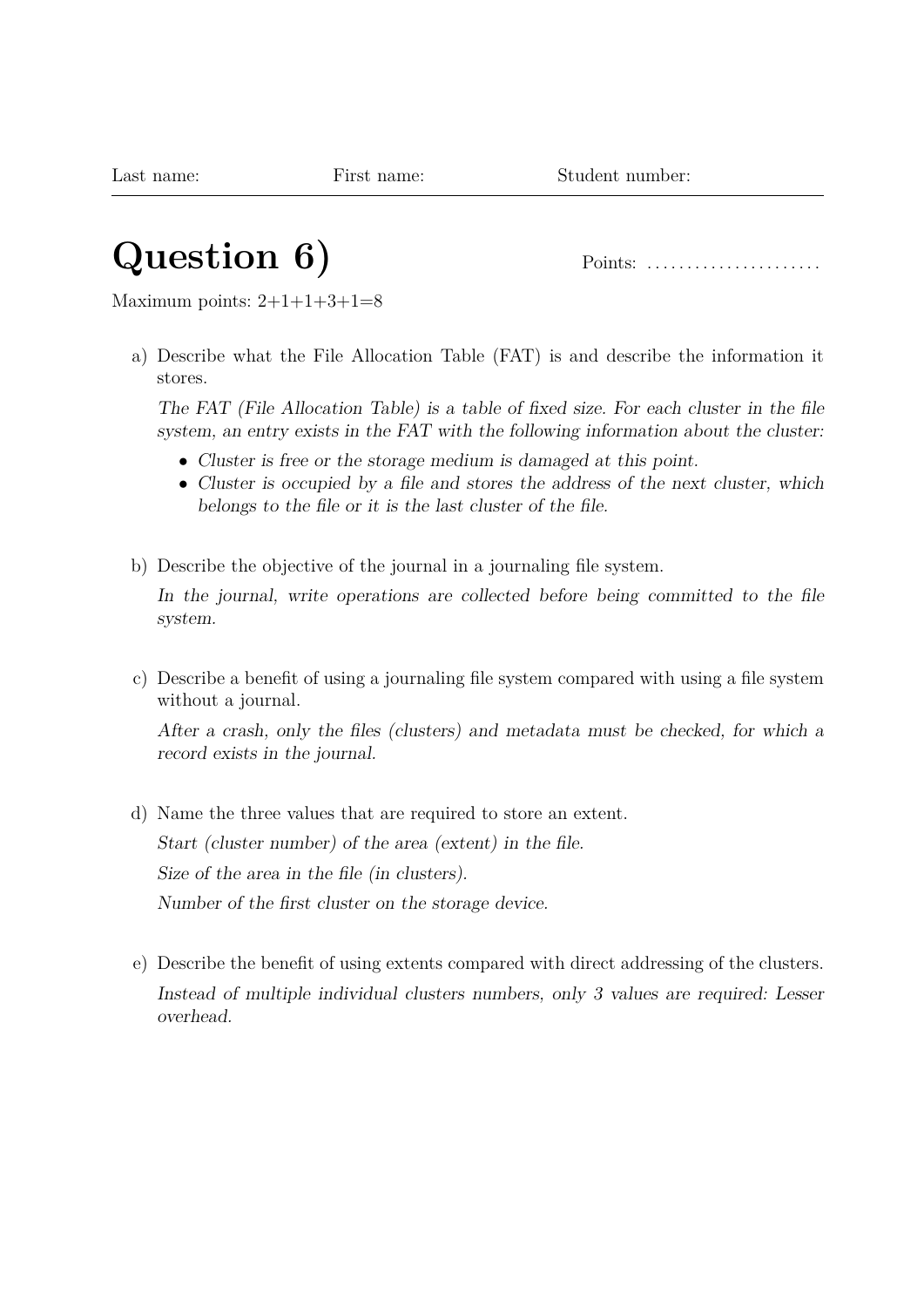# **Question 7)** Points: . . . . . . . . . . . . . . . . . . . . . .

Maximum points: 4

a) Describe the result of defragmenting a file system.

Logically related clusters are placed physically close to each other on the storage device.

- b) Describe the sort of data processing that is maximum accelerated by defragmenting. A continuous arrangement would maximum accelerate to continuous forward reading of the data because no more seek times occur.
- c) Describe the scenario where defragmenting is useful. Only if the seek times are huge, defragmentation makes sense.
- d) Does defragmenting SSDs make sense? (Explain your answer!) It doesn't make sense. For SSDs the position of the clusters is irrelevant for the latency. In addition, the storage cells of SSDs have a limited number of write/erase cycles.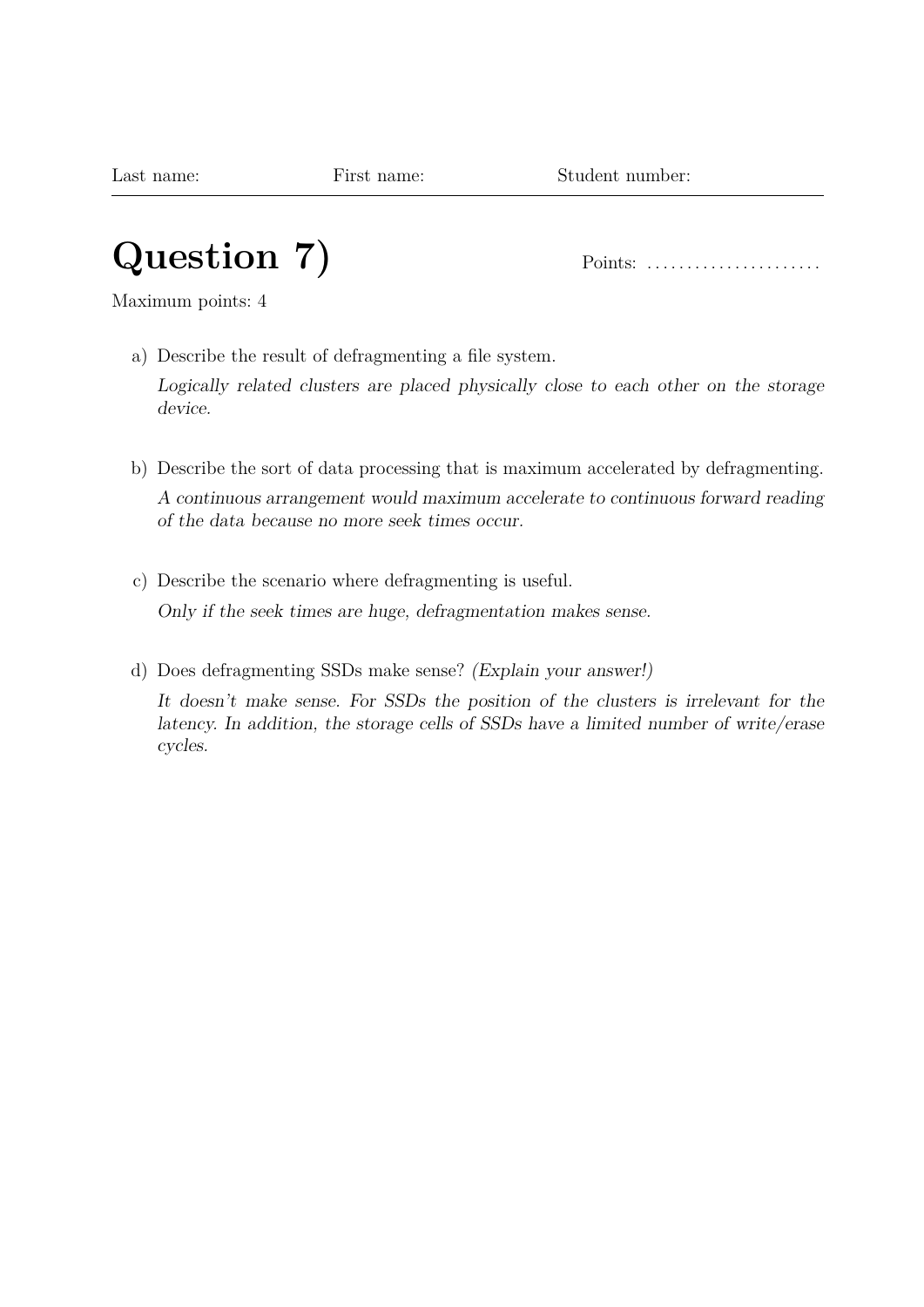# **Question 8)** Points: . . . . . . . . . . . . . . . . . . . . . .

Maximum points: 8

- a) Describe the effect of calling the system call fork(). If a process calls fork, an identical copy is started as a new process.
- b) Describe the effect of calling the system call exec(). The system call exec replaces a process with another one.
- c) Describe what init is and what its task is. init is the first process in Linux/UNIX. It has PID 1. All running processes originate from init. init is the father of all processes.
- d) Name the differences of a child process from the parent process shortly after its creation.

The PID and the memory areas.

e) Describe the effect, when a parent process is terminated before the child process.

If a parent process terminates before the child process, it gets init as the new parent process assigned. Orphaned processes are always adopted by init. The PPID of the cild process then becomes value 1.

- f) Describe what data the Text Segment contains. It contains the program code (machine code).
- g) Describe what data the Heap contains.

Constants and variables, which get values assigned in global declarations (outside of functions).

h) Describe what data the Stack contains.

Command line arguments, environment variables of the program call, call parameters and return address of functions, local variables of functions.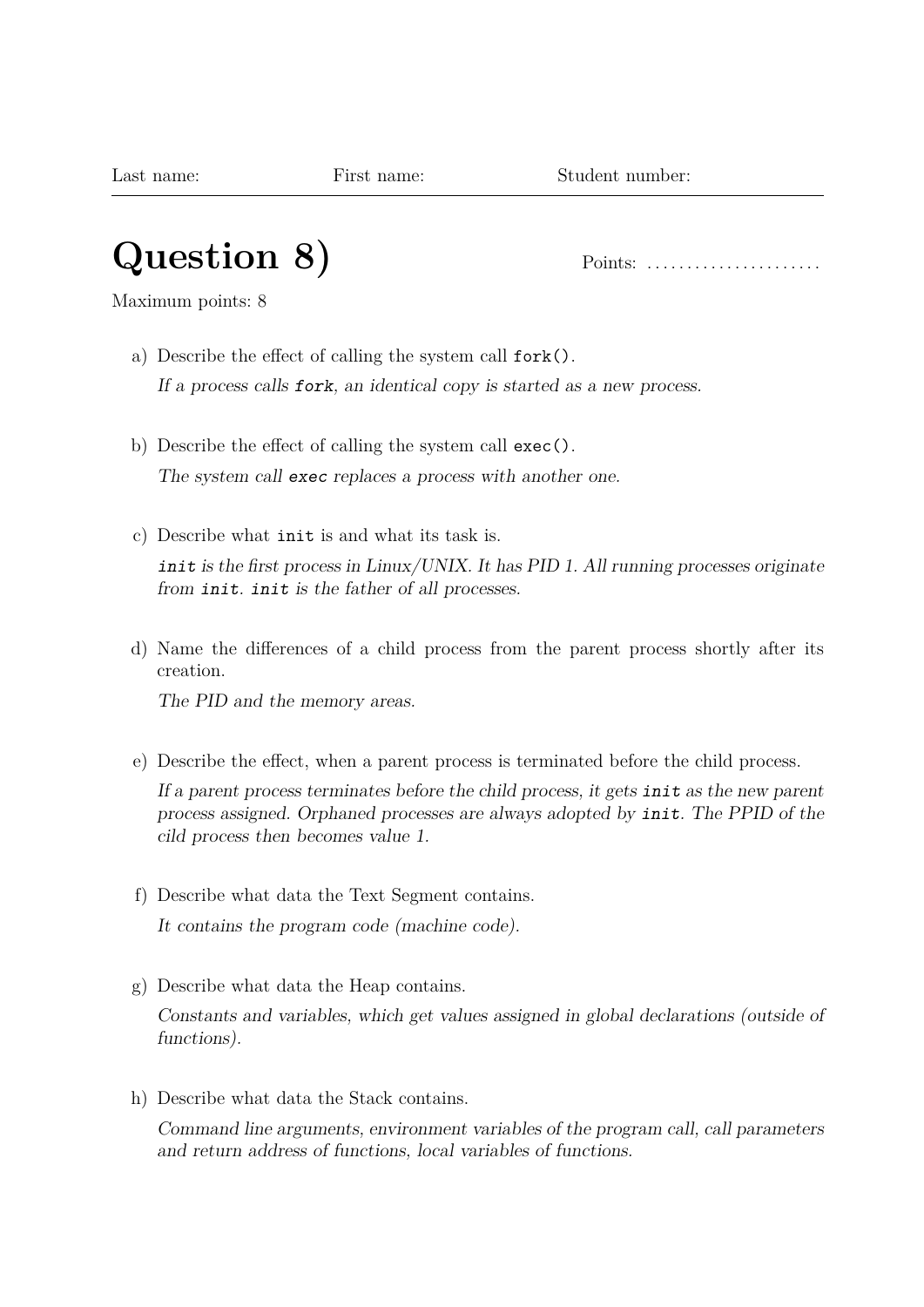#### **Question 9)** Points: . . . . . . . . . . . . . . . . . . . . . .

Maximum points:  $6+2+2=10$ 

a) Explain how multilevel feedback scheduling works. (An illustration can be useful here.)

It works with multiple queues. Each queue has a different priority or time multiplex. Each new process is inserted in the top queue and this way it has the highest priority. For each queue, Round Robin is used. If a process resigns the CPU on voluntary basis, it is inserted in the same queue again. If a process utilized its complete time slice, it is inserted in the next lower queue, with has a lower priority.



Source: William Stallings. Betriebssysteme. Pearson Studium. 2003

b) Name four scheduling strategies that are fair.

First Come First Served, Round Robin with time quantum, Earliest Deadline First, Fair share, Multilevel feedback scheduling.

c) Name four scheduling strategies that do not need to know the execution time of the processes.

(Note: Only those scheduling procedures are searched, that can be used under realistic conditions.)

Priority-driven scheduling, First Come First Served, Round Robin with time quantum, Earliest Deadline First, Fair share, Multilevel feedback scheduling.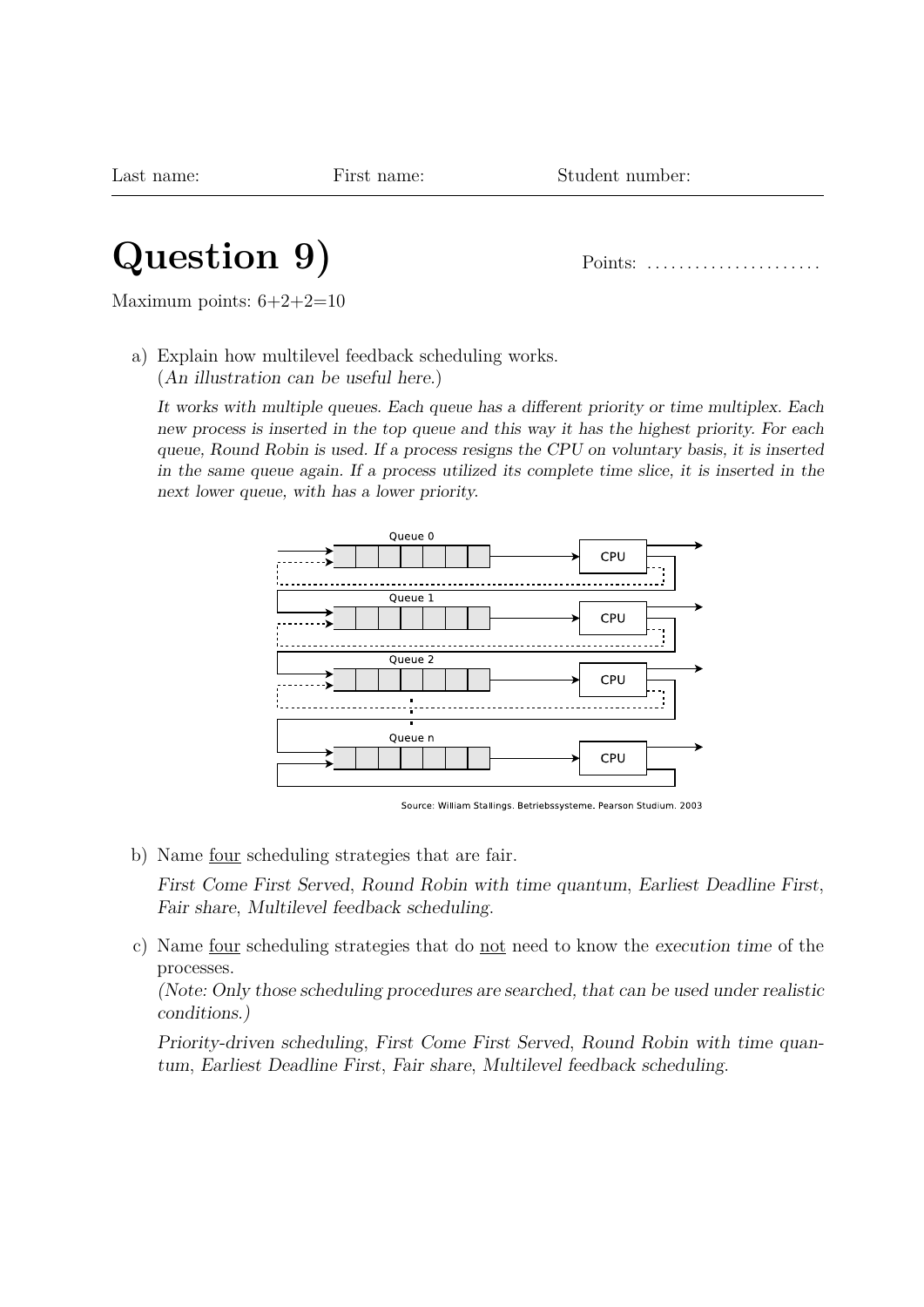| Question 10)                    | Points:                                                                                |
|---------------------------------|----------------------------------------------------------------------------------------|
| Maximum points: $2+7=9$         |                                                                                        |
| deadlock can occur.             | a) Mark four conditions that must be fulfilled at the same time as precondition that a |
| $\Box$ Recursive function calls | $\boxtimes$ Hold and wait                                                              |
| $\boxtimes$ Mutual exclusion    | $\Box$ > 128 processes in blocked state                                                |
| $\Box$ Frequent function calls  | $\Box$ Iterative programming                                                           |
| $\Box$ Nested for loops         | $\boxtimes$ Circular wait                                                              |

⊠ No preemption

b) Does a deadlock occur? Perform the deadlock detection with matrices.

Existing resource vector =  $(4 \ 8 \ 6 \ 6 \ 5)$ 

Current allocation matrix = 
$$
\begin{bmatrix} 0 & 2 & 1 & 0 & 0 \\ 2 & 3 & 1 & 0 & 4 \\ 1 & 0 & 2 & 1 & 1 \end{bmatrix}
$$
 Request matrix = 
$$
\begin{bmatrix} 3 & 3 & 2 & 4 & 5 \\ 0 & 3 & 1 & 4 & 0 \\ 0 & 2 & 3 & 5 & 4 \end{bmatrix}
$$

The existing resource vector and the current allocation matrix are used to calculate the available resource vector.

Available resource vector = 
$$
\begin{pmatrix} 1 & 3 & 2 & 5 & 0 \end{pmatrix}
$$

Only process 2 can run with this available resource vector. The following available resource vector results when process 2 has finished execution and deallocates its resources.

$$
Available\ resource\ vektor = \left(\begin{array}{cccc} 3 & 6 & 3 & 5 & 4 \end{array}\right)
$$

Only process 3 can run with this available resource vector. The following available resource vector results when process 3 has finished execution and deallocates its resources.

$$
Available\,\, resource\,\,vector=\left(\begin{array}{cccc} 4 & 6 & 5 & 6 & 5 \end{array}\right)
$$

Process 1 is not blocked.

No deadlock occurs.

Last name: First name: Student number:

 $\Box$  Queues